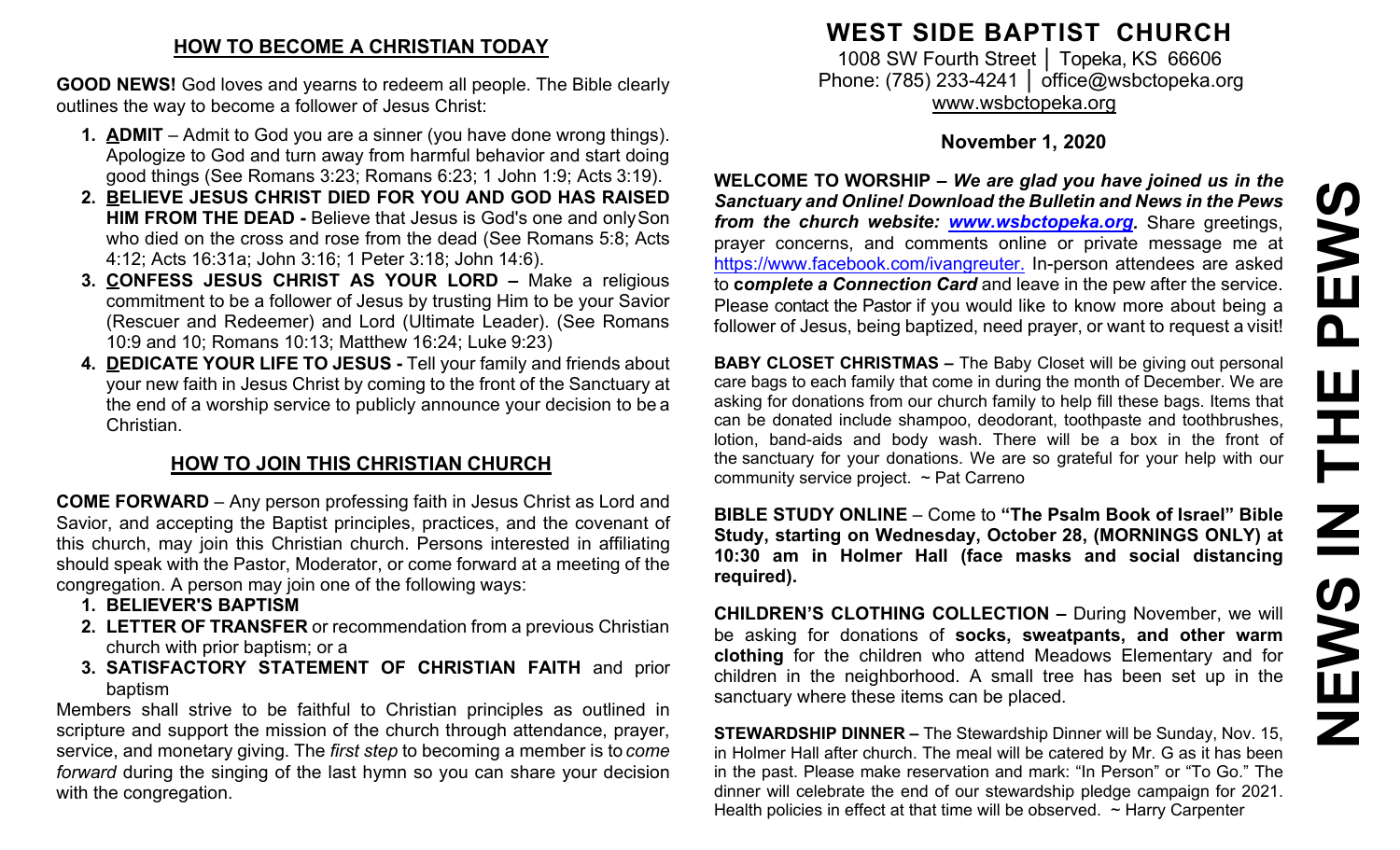**FOOD PANTRY –** Free Fruit and Vegetable Food Pantry on **Wednesdays from** 

**3:30 to 5:30 pm, while supplies last**. **MOBILE SITE**: enter western PARKING LOT from 4<sup>th</sup> and CLAY Streets; do not park or exit your vehicle. Equal Opportunity. \*All food is available at no cost. **Please wear a mask or face covering to protect the health and safety of our volunteers.**





Sick and

#### **HOSPITAL & EMERGENCIES –** If the hospital

admits you or a loved one for an emergency or surgery, **the hospital staff and chaplains' Office will NOT contact the Church Office or the Pastor**. **You or a family member must call the Church Office at (785) 233-4241 or the PASTOR at HOME (785) 267-0936**.

**THANK YOU –** Your prayers, flowers cards, phone calls, and Food has really brightened all my days. Since I have been down. I have wonderful neighbors helping me as well. They will be replacing the brace I have on right now and a physical therapist will begin to bend the knee that has been immobile since August 24. Using Psalm 91 I ask God to wrap his heavenly arms around myself and all of you as well. I miss being at Church and seeing everyone. Hopefully, I will get to come back before Thanksgiving. Thank you all again. God is Good! Marianne Spano

**PASTOR APPRECIATION** – Wow! Our family was blown away by your generous gift, cards, and many words of affirmation. We praise God for His call to serve the Lord among you! The Apostle Paul wrote it best: "*We cared so deeply that we were delighted to share with you not only the gospel of God, but our own lives as well. That is how beloved you have become to us*." (1 Thess. 2:8). ~ Rexanne, Ivan, & kids

# **PUBLIC HEALTH NOTICE: ORANGE PHASES – MASKS REQUIRED IN**



**PUBLIC AND Non-Religious Mass Gathering Limits is 25 persons.** The Shawnee County Health Department requires **all persons, certain exemptions apply including all children age ten and under, to wear masks in public, including during worship**, to

prevent the spread of the Coronavirus (COVID 19) when social distancing (keeping six (6) feet of distance between yourself and others outside your household, except for occasional or incidental moments of closer proximity) is not possible (see Shawnee County Resolution 2020-44). *Masks are available on the front pew and should be worn during congregational singing*. For more information about preventing the spread of COVID 19, visit:

<https://www.snco.us/hd/coronavirus> or the Centers for Disease Control and Prevention website [\(www.cdc.gov\)](http://www.cdc.gov/).

#### **SUNDAY SCHOOL CLASSES**

Everyone is welcome to join us for Sunday School @ 9:15 am. Adults/Teens may choose from:

- 1. **"The Chosen",** led by Jack Janway in Holmer Hall. For the first time ever, the greatest story ever told is being presented as a multi-season show. Digging deeper into the backstories and context of the people and events of the gospels, Season One of the #1 highest crowd-funded media project of all times introduces you to people such as Simon Peter, Nicodemus, Mary Magdalene, Matthew, and of course, Jesus in a way never before seen on film.
- 2. **Who's Who in the Bible**, taught by Pastor Ivan in the Youth Room downstairs.
- 3. **Elementary/Middle School** students will meet with Fran Seymour-Hunter & Pat Carpenter on 2<sup>nd</sup> floor.

**BIRTHDAY CELEBRATION –** Grace Goodnow has decided NOT to have a reception after church on her birthday, November 15th. In lieu of the reception, if you would like to send her a birthday card or special memory, her address is: **Grace Goodnow**

**5135 NE Indian Creek Road, Topeka, KS 66617**

**FINANCIAL GIVING** – Thank you for the generous support of the work of God in and through West Side Baptist Church. Donations report:

|                               | 10-18-2020 | 10-24-2020     | Y-T-D           |
|-------------------------------|------------|----------------|-----------------|
| <b>General Fund</b>           | \$2,817.00 | \$<br>1,366.05 | \$129,428.58    |
| Building Fund/Cap. Cm. \$     | 15.00      | \$<br>65.00    | \$<br>12,629.99 |
| <b>Sunday School</b>          | \$<br>4.00 | \$<br>5.00     | \$<br>173.25    |
| <b>ABCUSA OGHS</b>            |            | \$             | \$<br>3,016.78  |
| Am. For Christ Offering       | \$         | \$             | \$<br>2,145.00  |
| <b>Baby Closet</b>            |            | \$             | \$<br>2,275.00  |
| Fellowship/Benevolence \$     |            | \$<br>500.00   | \$<br>5,992.00  |
| <b>School Supplies</b>        |            | \$             | \$<br>800.00    |
| <b>World Mission Offering</b> | 103.00     | \$<br>185.00   | \$<br>1,663.00  |
| M & M Offering                |            |                | 50.00           |